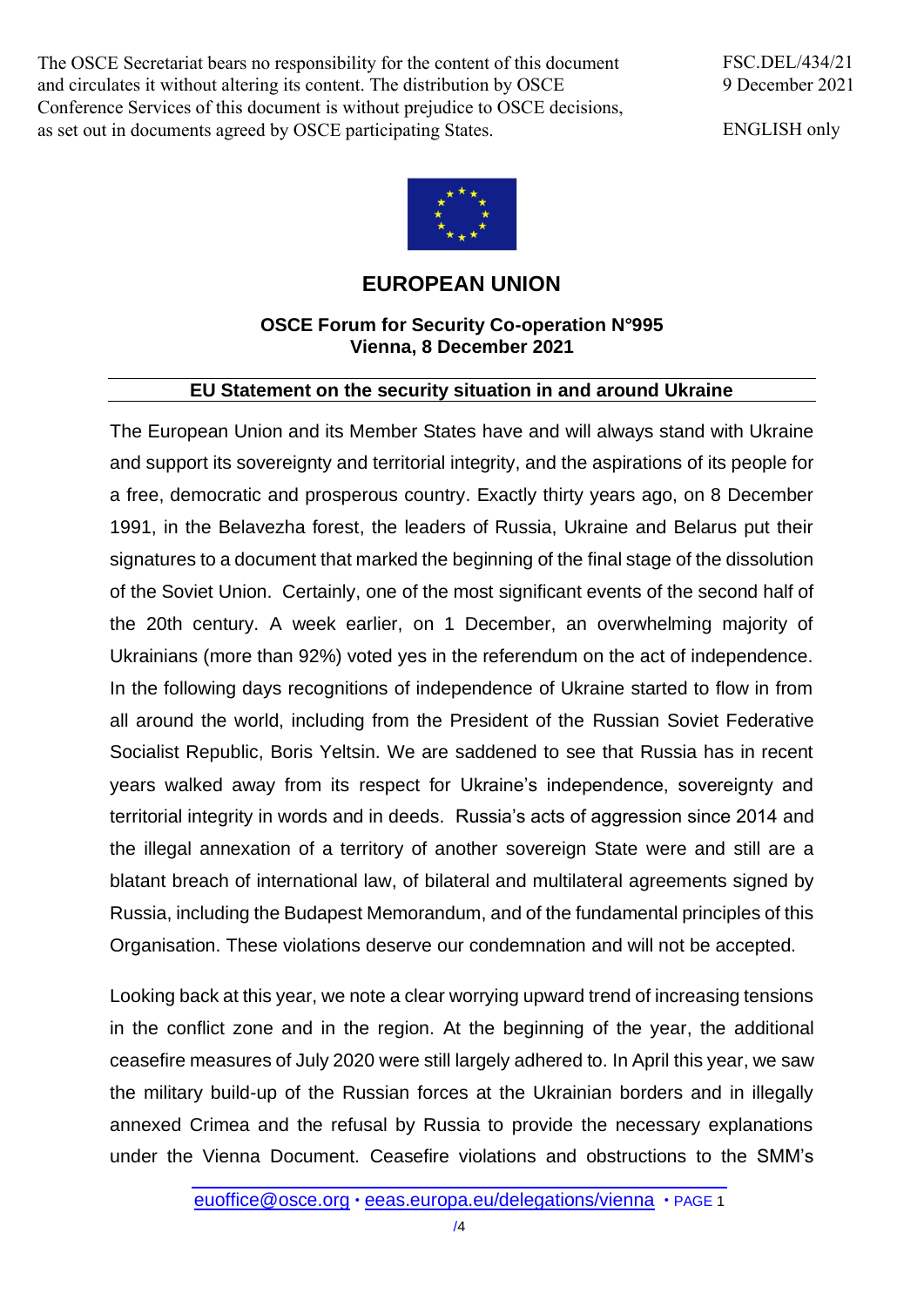freedom of movement, including the blocking of monitors in their lodgings and the jamming of long-range UAVs, were on the rise. The much needed transparency of the border segment that is temporarily not under the control of the Ukrainian government suffered another setback in September when Russia blocked the extension of the OSCE Border Observer Mission in Gukovo and Donetsk. Recently, levels of ceasefire violations were in some weeks even higher than before July 2020 when the additional measures entered into force. In the last two weeks we also witnessed on an almost daily basis the blocking of crossings of the SMM patrols from government controlled areas into those held by the Russia-backed armed formations, in particular in Luhansk region. This all was accompanied by an enhanced hostile rhetoric by Russia's public figures vis-à-vis Ukraine and reports of another Russian military build-up at the borders.

Tomorrow, we will mark the second anniversary of the signature of the Common Agreed Conclusions at the Paris Normandy Summit. Most of the agreed measures are still not implemented, be it the comprehensive ceasefire, free movement of the SMM, an updated demining plan, additional disengagement areas, opening of new EECPs, exchange of all detainees based on the principle "all for all" and the unconditional access by ICRC to detainees. We call for the full implementation of the N4 Paris Summit Conclusions and more constructive engagement in the Trilateral Contact Group. Ukraine has demonstrated its willingness to move ahead on these issues. We call on the other side to do likewise.

We fully support international diplomatic efforts to find a political solution to the conflict in full respect of Ukraine's sovereignty and territorial integrity within its internationally recognized borders. We call on Russia, as a party to this conflict, to seize this opportunity. Political will and re-engagement in negotiations as well as transparency are needed, not sabre-rattling and hostile rhetoric which increase the risk of confrontation. In this context, we reiterate the right of every sovereign State to freely choose the course of its foreign and security policy, as enshrined in the Helsinki Final Act and the Charter of Europe.

We regret that at the OSCE Ministerial Council in Stockholm it was again not possible to agree on the declaration on the OSCE efforts towards peace with respect to Ukraine, as well as on the decision on the OSCE permanent monitoring and verification of the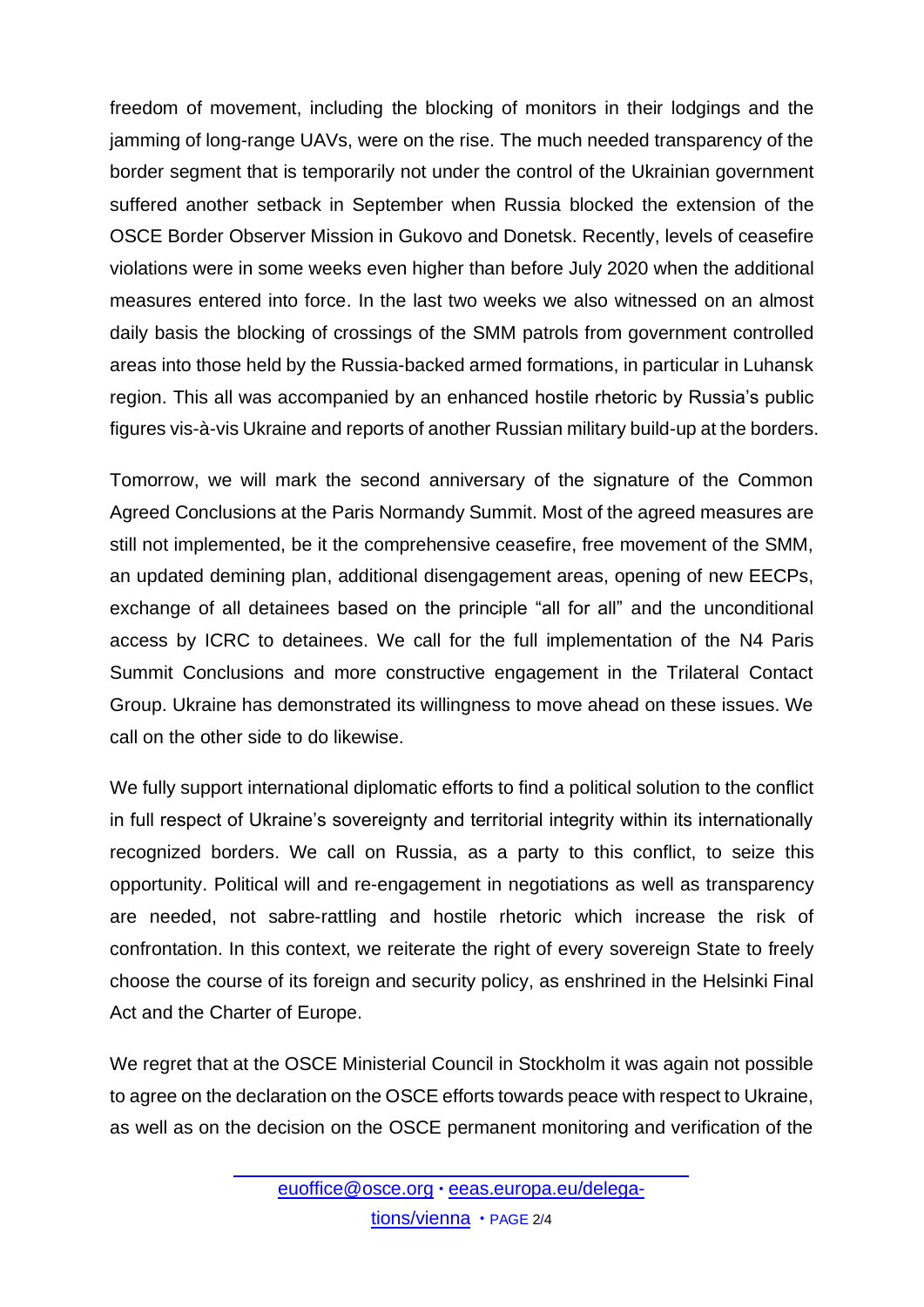areas adjacent to the Ukrainian-Russian state border that are temporarily not under control of the Government of Ukraine. Both documents enjoyed a very large support by participating States, but their adoption was again blocked by the Russian Federation.

In conclusion, we remain firm in our call on all sides to swiftly and fully implement the Minsk agreements and honour their commitments in full in order to achieve a sustainable political solution to the conflict in line with OSCE principles and commitments. Respect for these principles and commitments must be restored. We underline Russia's responsibility in this regard and once again call on Russia to use its considerable influence over the armed formations it backs to meet these commitments in full. We reiterate our deep concern about the presence of military equipment and personnel from Russia in the conflict zone. We call on Russia to immediately stop providing financial and military support to the armed formations. The ceasefire must be respected. All Minsk-regulated weapons must be withdrawn. All foreign armed formations, military equipment and mercenaries must be removed from Ukraine. Reestablishing full Ukrainian control over its state border is essential.

We recall our unwavering support to the sovereignty, territorial integrity, unity and independence of Ukraine within its internationally recognised borders and call upon Russia to do likewise. We urge Russia to recognise these fundamental principles that it has itself invoked many times and to contribute, by acts and public pronouncements, to stabilising the situation and reversing moves that contravene these principles. We strongly condemn the clear violation of Ukrainian sovereignty and territorial integrity by acts of aggression by the Russian armed forces since February 2014 and the illegal annexation of the Autonomous Republic of Crimea and the city of Sevastopol to the Russian Federation, which we will not recognise. We continue to call on Russia to ensure unhindered and free passage to and from the Sea of Azov in accordance with international law. We express our deep concern about the ongoing large-scale militarisation of the Crimean peninsula by Russia, which continues to impact the security situation in the Black Sea region and beyond.

The Candidate Countries the REPUBLIC of NORTH MACEDONIA\*, MONTENEGRO\* and ALBANIA\* and the EFTA countries ICELAND, LIECHTENSTEIN and NORWAY,